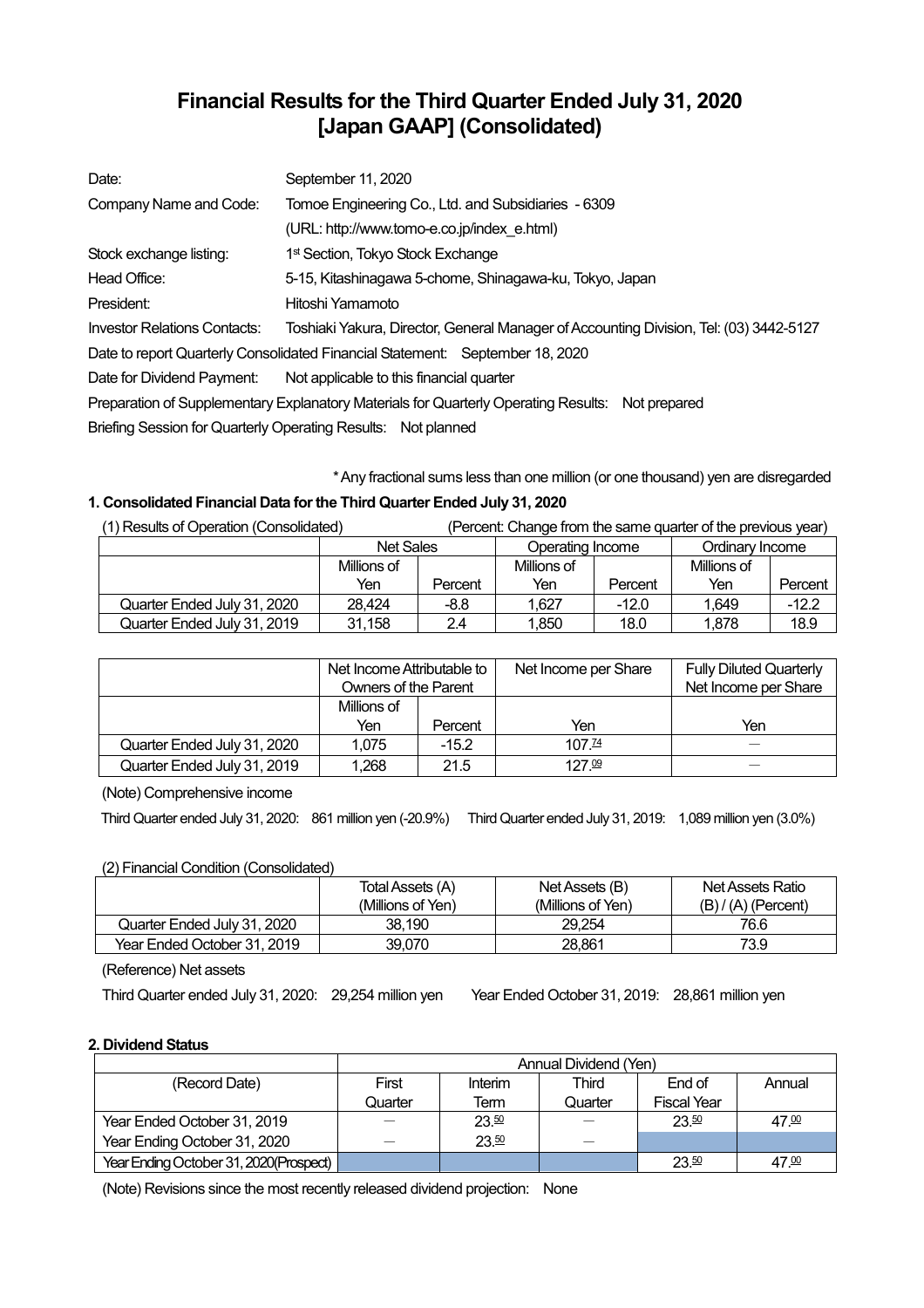### **3. Forecast for Earnings forthe Year Ending October 31, 2020 (Consolidated)**

(Percent change from the previous Full Business Year)

|                              | Net Sales         |             | Operating Income  |           | Ordinarv Income   |           |
|------------------------------|-------------------|-------------|-------------------|-----------|-------------------|-----------|
|                              | (Millions of Yen) | (Percent)   | (Millions of Yen) | (Percent) | (Millions of Yen) | (Percent) |
| <b>Full Business</b><br>Year | 40.900            | - 1<br>- 1. | .980              | $-16.7$   | 1.980             |           |

|                           | Net Income Attributable to      |         | Net Income per Share |
|---------------------------|---------------------------------|---------|----------------------|
|                           | Owners of the Parent            |         |                      |
|                           | (Millions of Yen) $ $ (Percent) |         | Yen                  |
| <b>Full Business Year</b> | 1.280                           | $-18.4$ | 128 <sup>28</sup>    |

(Note) Revisions since the most recently released dividend projection: None

#### **Notes**

(1) Significant changes in subsidiaries during this period (changes in specific subsidiaries involving changes in the scope of consolidation): None

Number of new subsidiaries: (Company names):

Number of eliminated subsidiaries: (Company names):

(2)Adoption of the specific accounting method to create quarterly consolidated financial statements: None

(3) Changes in accounting policies, accounting estimates, and retrospective restatements.

- 1) Change in accounting policies due to revision of accounting standard: None
- 2) Other changes than the above 1): None
- 3) Change in accounting estimates: None
- 4) Retrospective restatements: None
- (4) Number of outstanding shares (Common stock)

| 1) Number of outstanding shares as of quarter-end and year-end (including treasury stocks) |                                        |  |  |  |  |
|--------------------------------------------------------------------------------------------|----------------------------------------|--|--|--|--|
| At July 31, 2020: 10,533,200 shares                                                        | At October 31, 2019: 10,533,200 shares |  |  |  |  |
| 2) Number of treasury stocks as of quarter-end and year-end                                |                                        |  |  |  |  |
| At July 31, 2020: 554,861 shares                                                           | At October 31, 2019: 554,861 shares    |  |  |  |  |
| 3) Number of average shares (accumulated quarterly total)                                  |                                        |  |  |  |  |
| At July 31, 2020: 9,978,339 shares                                                         | At July 31, 2019: 9,978,339 shares     |  |  |  |  |

\*The quarterly earnings report is exempt from the quarterly review by certified public accountant or audit firm.

\*Explanations for appropriate use of the earnings forecast and other special instructions

The forward-looking statements such as a forecast of our financial results described herein are based on the information currently available to us and certain assumptions that we believe are reasonable. Actual results could differ materially due to various factors.

Please refer to the Financial Results for the Quarter (Attachments) on page 3, (3) [Analysis of Future Forecast on Consolidated Earnings Forecast] of 1. [Qualitative Information on Quarterly Consolidated Operating Results] for the operating results forecast.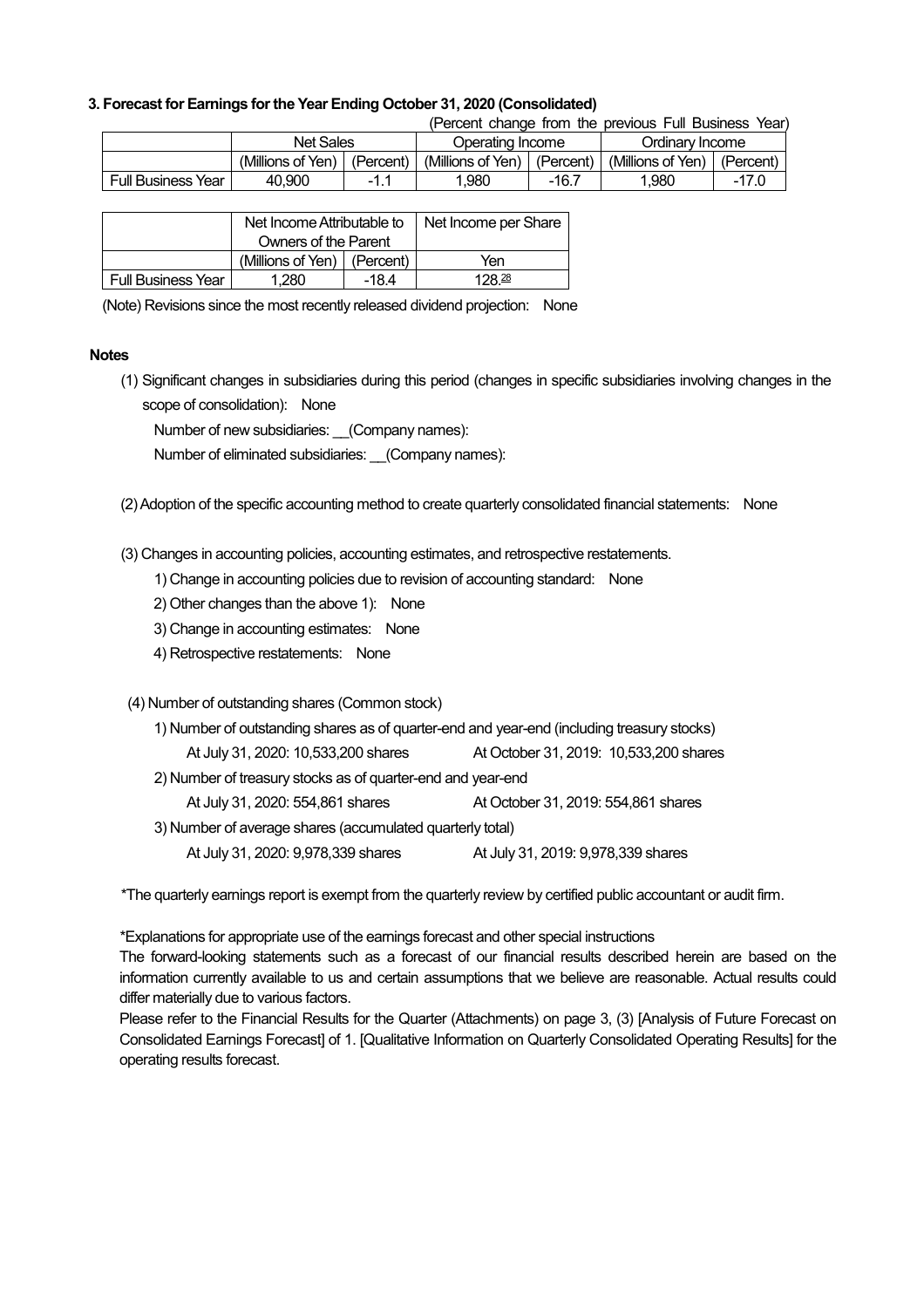## **Table of Contents (Supporting Data)**

| (1) |                                                                                                |  |
|-----|------------------------------------------------------------------------------------------------|--|
| (2) |                                                                                                |  |
| (3) |                                                                                                |  |
|     |                                                                                                |  |
| (1) |                                                                                                |  |
| (2) | Quarterly Consolidated Statement of Income & Quarterly Consolidated Statement of Comprehensive |  |
|     |                                                                                                |  |
|     |                                                                                                |  |
|     |                                                                                                |  |
| (3) |                                                                                                |  |
|     |                                                                                                |  |
|     |                                                                                                |  |
|     |                                                                                                |  |
|     |                                                                                                |  |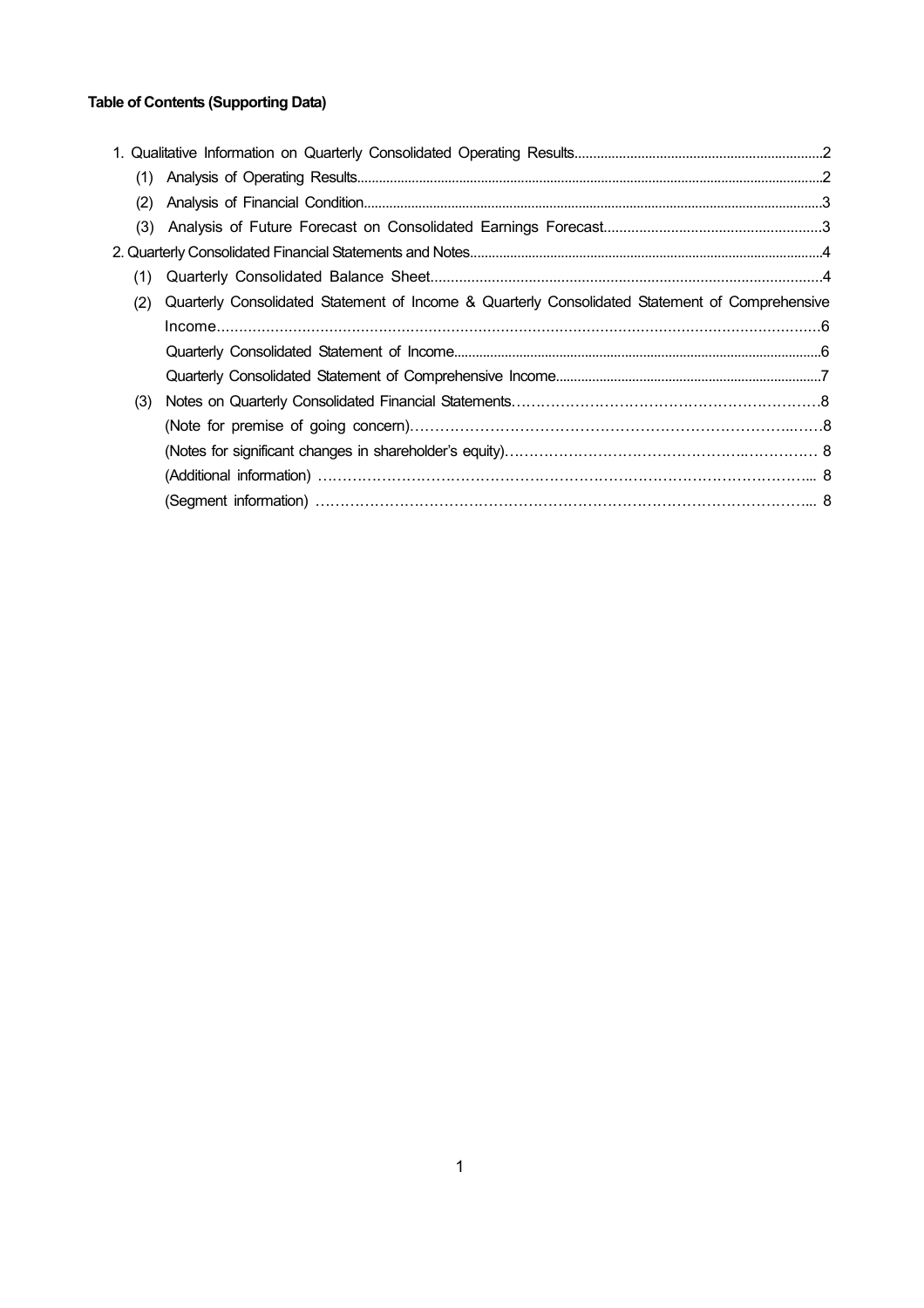### **1. Qualitative Information on Quarterly Consolidated Operating Results**

## **(1) Analysis of Operating Results**

Because of the severe impact of the coronavirus pandemic, for the third quarter year-to-date period Japan's economy continued to register negative growth, including sharp declines in personal consumption, capital investment, and exports because of widespread coronavirus infections. Furthermore, despite signs of a recovery seen in China's economy, overseas the economies in the United States and Europe have deteriorated significantly. Given these circumstances, net sales for the Tomoe Engineering Group for the consolidated third quarter decreased 8.8% from the same period last year to 28,424 million yen because of decreasing sales in both the Machinery & Equipment Business and Chemical Products Business. From the earnings aspect, operating income was 1,627 million yen, 12.0% down from the same period last year because of lower profit in both the Machinery & Equipment Businesses and Chemical Products Business, while ordinary income came to 1,649 million yen, 12.2% down from the same period last year. Net income attributable to owners of the parent was 1,075 million yen, 15.2% down from the same period last year.

#### Operating results by segment were as follows.

#### (Machinery & Equipment Business)

In the Machinery & Equipment Business, consolidated net sales for the year-to-date period were 7,440 million yen, 9.7% down from the same period last year. Net sales of equipment and construction works increased, mainly from orders for large-scale projects to meet domestic public sector demand. Net sales of machinery, on the other hand, were lower despite expanded sales for domestic public sector demand, which were driven by orders for large-scale projects, as overseas net sales declined. This drop reflected the partial deferral of large-scale projects in China because of widespread coronavirus infections, weaker demand in Southeast Asia, and a reactionary decline in large-scale projects in Europe, which had increased in the prior year. Furthermore, net sales of components and repair services were off because of lackluster growth overseas, mainly in Asia, and because of slack domestic public sector demand.

|                |                           |           |                                        |                                      | (Millions of Yen) |
|----------------|---------------------------|-----------|----------------------------------------|--------------------------------------|-------------------|
|                | Product<br>classification | Machinery | Equipment and<br>construction<br>works | Components<br>and repair<br>services | <b>TOTAL</b>      |
|                | <b>July, 2020</b>         | 465       | 1,018                                  | 2,005                                | 3,489             |
| Public sector  | <b>July, 2019</b>         | 261       | 353                                    | 2,194                                | 2,810             |
|                | <b>Difference</b>         | 203       | 664                                    | -189                                 | 678               |
|                | <b>July, 2020</b>         | 450       | 120                                    | 1,347                                | 1,918             |
| Private sector | <b>July, 2019</b>         | 425       | 108                                    | 1,444                                | 1,978             |
|                | <b>Difference</b>         | 25        | 12                                     | $-97$                                | $-59$             |
|                | <b>July, 2020</b>         | 554       | 0                                      | 1,476                                | 2,031             |
| Overseas       | <b>July, 2019</b>         | 1,544     | 58                                     | 1,851                                | 3,454             |
| markets        | <b>Difference</b>         | $-990$    | $-58$                                  | $-374$                               | $-1,422$          |
|                | <b>July, 2020</b>         | 1,470     | 1,139                                  | 4,829                                | 7,440             |
| <b>TOTAL</b>   | <b>July, 2019</b>         | 2,231     | 521                                    | 5,490                                | 8,243             |
|                | <b>Difference</b>         | $-760$    | 618                                    | $-661$                               | $-803$            |

With respect to earnings during the period, operating income was 582 million yen, 22.2% down from the same period one year earlier, reflecting lower profit.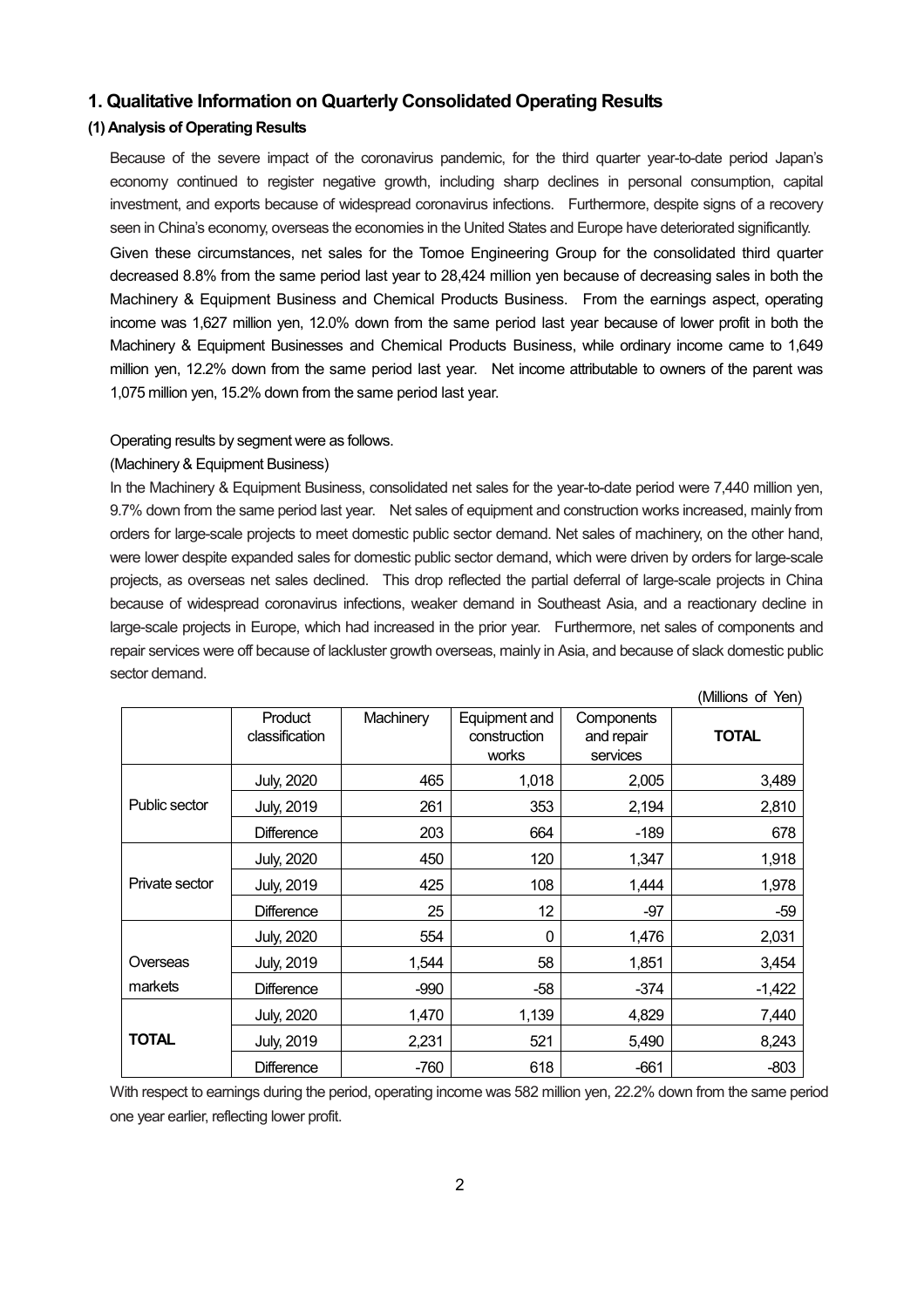#### (Chemical Products Business)

In the Chemical Products Business, net sales of materials for semiconductor manufacturing applications in the electronics materials sector, and materials for semiconductor manufacturing devices in the advanced materials sector increased, but on the other hand net sales of materials for motor vehicles, housing and construction applications in the industrial materials sector, and resin and products for domestic and overseas markets in the synthetic resin sector decreased reflecting widespread coronavirus infections. As a result, net sales for consolidated third quarter year-to-date period were 20,984 million yen, 8.4% down from the same period last year.

 $(M)$ lilions of  $N_{\text{min}}$ 

|                                 |                   |                   | (IVIIIIUIS UL TEIT) |
|---------------------------------|-------------------|-------------------|---------------------|
|                                 | <b>July, 2019</b> | <b>July, 2020</b> | <b>Difference</b>   |
| Synthetic resin sector          | 5,637             | 4,858             | -779                |
| Industrial materials sector     | 7,249             | 6,075             | $-1,173$            |
| Chemical products sector        | 4,733             | 4,500             | $-232$              |
| Advanced materials sector       | 2,440             | 2,517             | 76                  |
| Electronic materials sector     | 2,625             | 2,829             | 204                 |
| Other products (foreign liquor) | 228               | 201               | $-26$               |
| Total                           | 22,914            | 20,984            | $-1,929$            |

With respect to earnings during the period, operating income was 1,045 million yen, 5.2% down from the same period one year earlier, reflecting lower profit.

#### (2)Analysis of Financial Condition

Total assets as of the end of the consolidated third quarter under review were 38,190 million yen, decreased by 880 million yen from the end of the previous consolidated fiscal year. This mainly reflected an increase in work in process, and raw materials and supplies, and a decrease in notes and accounts receivable–trade, and cash and deposits.

Liabilities were 8,936 million yen, decreased by 1,272 million yen from the end of the previous consolidated fiscal year, mainly because of an increase in electronically recorded monetary debt, and advances received, and a decrease in notes and accounts payable-trade, and provision for bonuses.

Net assets stood at 29,254 million yen, increased by 392 million from the end of the previous consolidated fiscal year. This mainly reflected an increase in retained earnings recorded under quarterly net income attributable to owners of the parent.

As a result of the above changes, the equity ratio at the end of the consolidated third quarter under review increased by 2.7 points compared with the end of the previous consolidated fiscal year to 76.6%.

#### (3) Analysis of Future Forecast on Consolidated Earnings Forecast

There are no revisions to the consolidated earnings forecast figures for the fiscal year ending October 31, 2020 that were announced in the "Notice on changes in earnings forecast" released on June 12, 2020.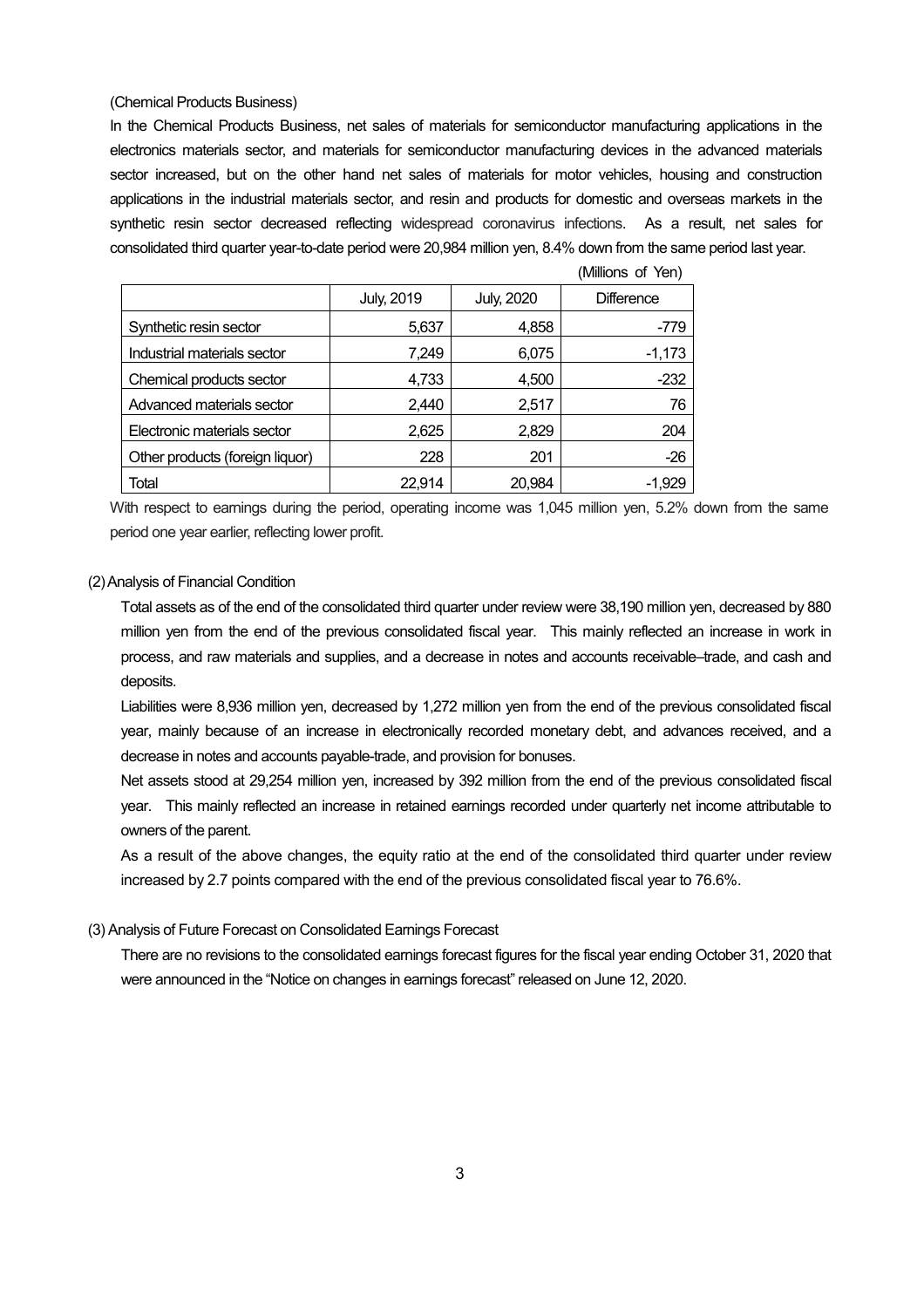## **2. Quarterly Consolidated Financial Statements and Notes**

**(1) Quarterly Consolidated Balance Sheet (Third Quarter)**

|                                                | (Thousands of Yen)          |                             |  |
|------------------------------------------------|-----------------------------|-----------------------------|--|
|                                                | <b>End of Previous Year</b> | <b>End of Third Quarter</b> |  |
| <b>Assets</b>                                  | (October. 31, 2019)         | (July 31, 2020)             |  |
| <b>Current Assets</b>                          |                             |                             |  |
| Cash and Deposits                              | 12,147,981                  | 11,011,339                  |  |
| Notes and Accounts Receivable-Trade            | 10,432,830                  | 8,760,916                   |  |
| <b>Electronically Recorded Monetary Claims</b> | 1,904,539                   | 2,376,028                   |  |
| Merchandise and Finished Goods                 | 3,242,217                   | 3,483,766                   |  |
| <b>Work in Process</b>                         | 1,200,360                   | 1,936,073                   |  |
| <b>Raw Materials and Supplies</b>              | 1,014,166                   | 1,639,581                   |  |
| Others                                         | 381,860                     | 498,556                     |  |
| <b>Allowance for Doubtful Accounts</b>         | $-63,652$                   | $-61,731$                   |  |
| <b>Total Current Assets</b>                    | 30,260,304                  | 29,644,529                  |  |
| <b>Noncurrent Assets</b>                       |                             |                             |  |
| Property, Plant and Equipment                  |                             |                             |  |
| <b>Buildings and Structures</b>                | 4,608,252                   | 4,721,313                   |  |
| <b>Accumulated Depreciation</b>                | $-1,954,347$                | $-1,989,825$                |  |
| <b>Buildings and Structures, Net</b>           | 2,653,904                   | 2,731,488                   |  |
| Machinery, Equipment and Vehicles              | 3,771,107                   | 3,791,348                   |  |
| <b>Accumulated Depreciation</b>                | $-3,284,685$                | $-3,332,705$                |  |
| Machinery, Equipment and Vehicles, Net         | 486,422                     | 458,642                     |  |
| Land                                           | 1,930,720                   | 1,930,706                   |  |
| Construction in progress                       | 123,271                     | 1,550                       |  |
| <b>Others</b>                                  | 1,036,746                   | 1,050,044                   |  |
| <b>Accumulated Depreciation</b>                | $-955,308$                  | $-947,052$                  |  |
| Others, Net                                    | 81,437                      | 102,992                     |  |
| <b>Total Property, Plant and Equipment</b>     | 5,275,756                   | 5,225,379                   |  |
| Intangible Assets                              | 129,094                     | 123,018                     |  |
| <b>Investments and Other Assets</b>            |                             |                             |  |
| <b>Investment Securities</b>                   | 1,393,589                   | 1,120,095                   |  |
| <b>Guarantee Deposits</b>                      | 349,795                     | 398,417                     |  |
| <b>Net Defined Benefit Assets</b>              | 1,588,079                   | 1,620,690                   |  |
| <b>Deferred Tax Assets</b>                     | 16,446                      | 3,354                       |  |
| <b>Others</b>                                  | 80,562                      | 78,178                      |  |
| Allowance for Doubtful Accounts                | $-22,681$                   | $-23,051$                   |  |
| <b>Total Investments and Other Assets</b>      | 3,405,791                   | 3,197,685                   |  |
| <b>Total Noncurrent Assets</b>                 | 8,810,642                   | 8,546,084                   |  |
| <b>Total Assets</b>                            | 39,070,946                  | 38,190,613                  |  |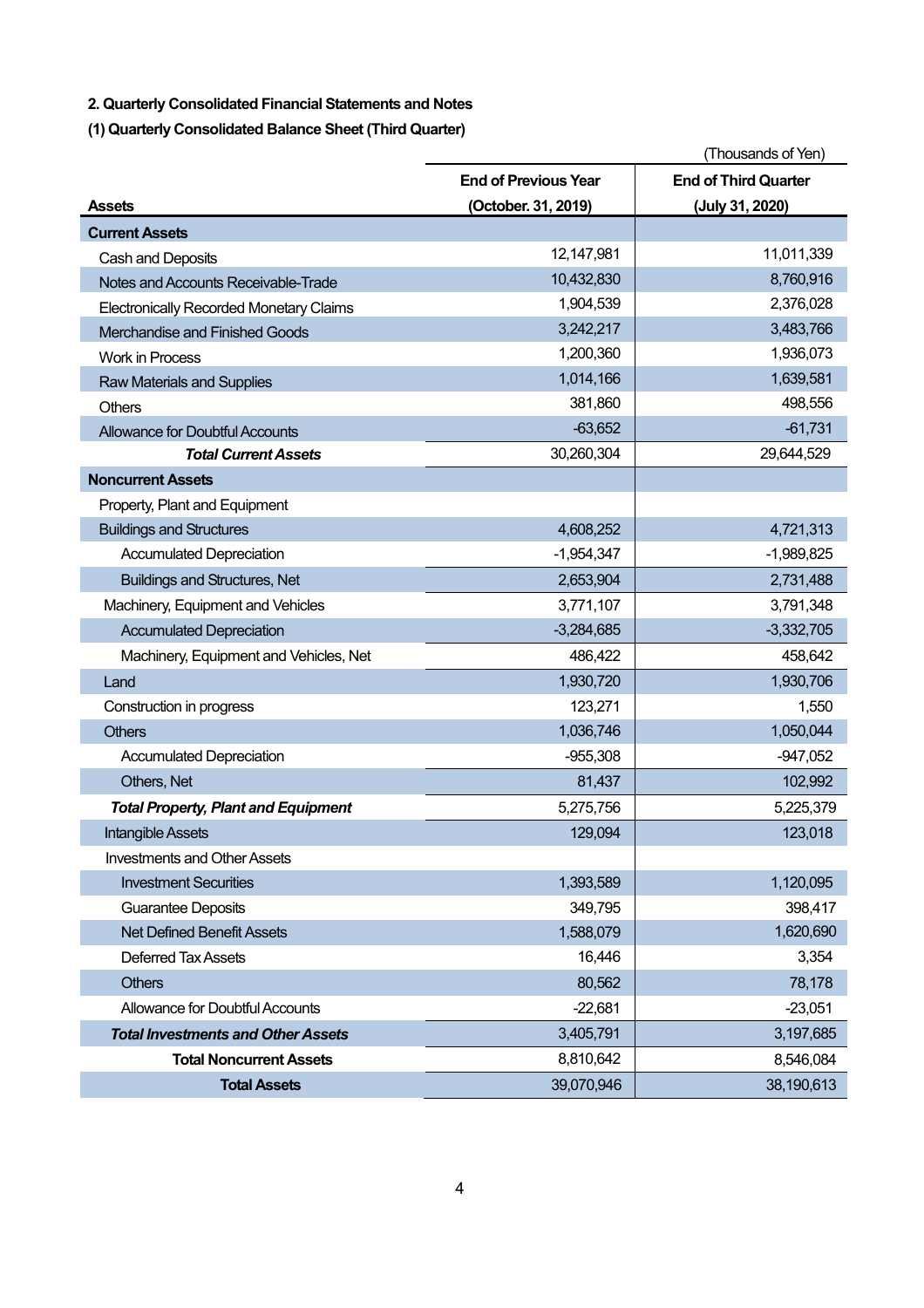|                                                                 | (Thousands of Yen)                                         |                 |  |
|-----------------------------------------------------------------|------------------------------------------------------------|-----------------|--|
|                                                                 | <b>End of Third Quarter</b><br><b>End of Previous Year</b> |                 |  |
| <b>Liabilities and Net Assets</b>                               | (October. 31, 2019)                                        | (July 31, 2020) |  |
| <b>Liabilities</b>                                              |                                                            |                 |  |
| <b>Current Liabilities</b>                                      |                                                            |                 |  |
| Notes and Accounts Payable-Trade                                | 4,165,190                                                  | 3,026,054       |  |
| <b>Electronically Recorded Monetary Debt</b>                    | 1,822,509                                                  | 2,219,366       |  |
| <b>Accounts Payable-Others</b>                                  | 821,503                                                    | 604,350         |  |
| Income Taxes Payable                                            | 430,816                                                    | 22,488          |  |
| <b>Advances Received</b>                                        | 577,512                                                    | 937,609         |  |
| <b>Provision for Bonuses</b>                                    | 1,160,657                                                  | 699,015         |  |
| <b>Provision for Directors' Bonuses</b>                         | 72,627                                                     | 42,437          |  |
| Allowance for Product Warranty                                  | 313,350                                                    | 265,176         |  |
| <b>Others</b>                                                   | 199,898                                                    | 295,284         |  |
| <b>Total Current Liabilities</b>                                | 9,564,068                                                  | 8,111,784       |  |
| <b>Noncurrent Liabilities</b>                                   |                                                            |                 |  |
| Provision for Directors' Retirement Benefits                    | 5,460                                                      | 5,460           |  |
| <b>Net Defined Benefit Liabilities</b>                          | 63,208                                                     | 67,318          |  |
| <b>Deferred Tax Liabilities</b>                                 | 576,715                                                    | 751,896         |  |
| <b>Total Noncurrent Liabilities</b>                             | 645,384                                                    | 824,674         |  |
| <b>Total Liabilities</b>                                        | 10,209,452                                                 | 8,936,459       |  |
| <b>Net Assets</b>                                               |                                                            |                 |  |
| <b>Shareholders' Equity</b>                                     |                                                            |                 |  |
| <b>Capital Stock</b>                                            | 1,061,210                                                  | 1,061,210       |  |
| <b>Capital Surplus</b>                                          | 1,483,410                                                  | 1,483,410       |  |
| <b>Retained Earnings</b>                                        | 26,043,930                                                 | 26,650,057      |  |
| <b>Treasury Stock</b>                                           | $-363,977$                                                 | $-363,977$      |  |
| <b>Total Shareholders' Equity</b>                               | 28,224,573                                                 | 28,830,699      |  |
| <b>Accumulated Other Comprehensive Income</b>                   |                                                            |                 |  |
| Valuation Difference on Available-for-Sale<br><b>Securities</b> | 439,359                                                    | 235,004         |  |
| Deferred Gains or Losses on Hedges                              | 1,954                                                      | 594             |  |
| Foreign Currency Translation Adjustment                         | 83,282                                                     | 89,284          |  |
| <b>Total Adjustment on Net Defined Benefit</b>                  | 112,324                                                    | 98,572          |  |
| <b>Total Accumulated Other Comprehensive Income</b>             | 636,920                                                    | 423,454         |  |
| <b>Total Net Assets</b>                                         | 28,861,494                                                 | 29,254,154      |  |
| <b>Total Liabilities and Net Assets</b>                         | 39,070,946                                                 | 38,190,613      |  |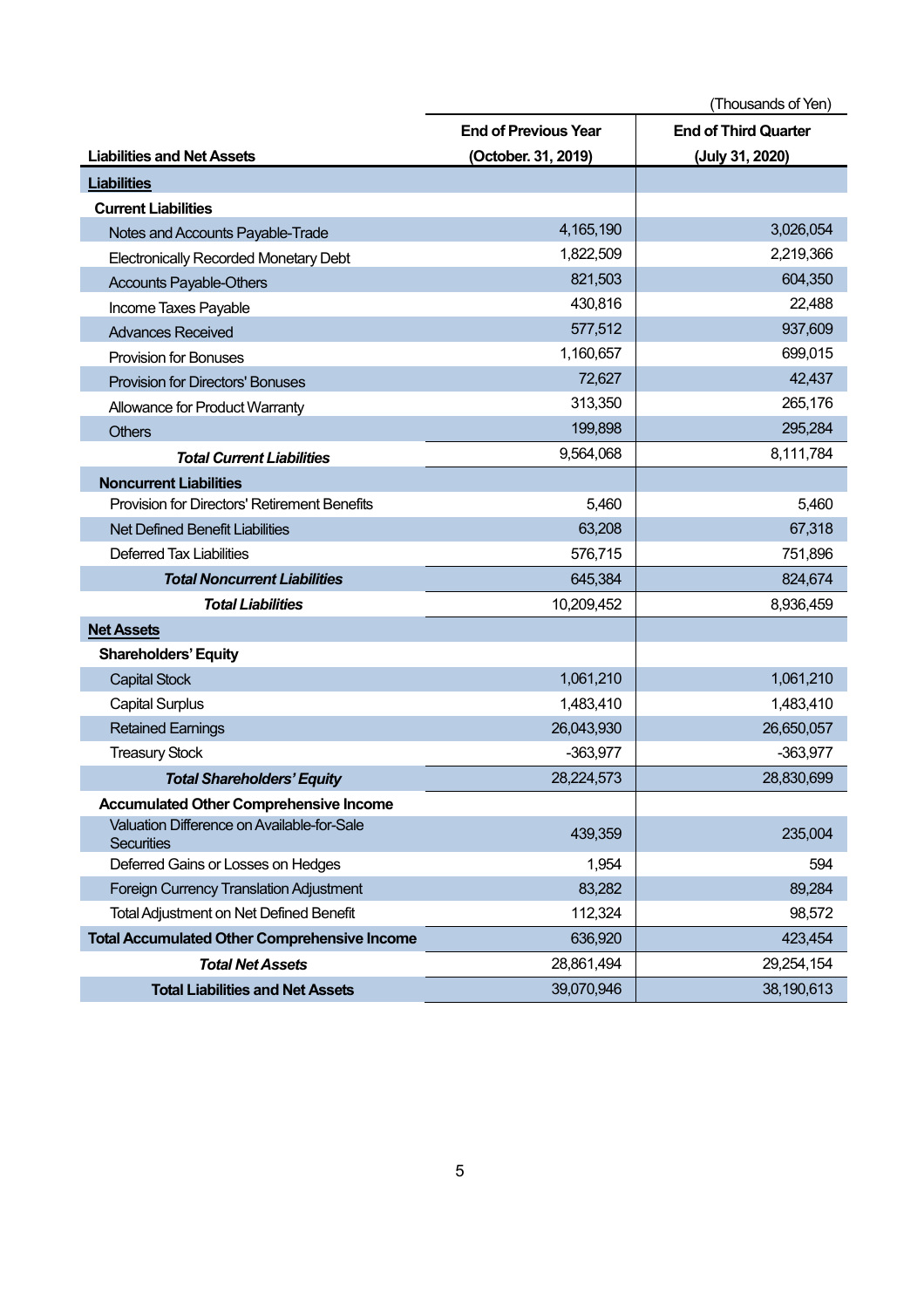## **(2) Quarterly Consolidated Statement of Income & Quarterly Consolidated Statement of Comprehensive Income Quarterly Consolidated Statement of Income (Third Quarter)**

|                                                                  | (Thousands of Yen)         |                            |  |
|------------------------------------------------------------------|----------------------------|----------------------------|--|
|                                                                  | <b>Third Quarter Ended</b> | <b>Third Quarter Ended</b> |  |
|                                                                  | July 31, 2019              | July 31, 2020              |  |
| <b>Net Sales</b>                                                 | 31,158,296                 | 28,424,603                 |  |
| <b>Cost of Sales</b>                                             | 24,088,149                 | 21,783,810                 |  |
| <b>Gross Profit</b>                                              | 7,070,147                  | 6,640,792                  |  |
| Selling, General and Administrative Expenses                     | 5,219,756                  | 5,013,301                  |  |
| <b>Operating Income</b>                                          | 1,850,390                  | 1,627,491                  |  |
| <b>Non-Operating Income</b>                                      |                            |                            |  |
| Interest Income                                                  | 1,887                      | 2,278                      |  |
| Dividends Income                                                 | 29,899                     | 31,540                     |  |
| Rent Income                                                      | 5,378                      | 5,378                      |  |
| Foreign Exchange Gain                                            | 2,426                      |                            |  |
| <b>Others</b>                                                    | 37,654                     | 25,605                     |  |
| <b>Total Non-Operating Income</b>                                | 77,246                     | 64,802                     |  |
| <b>Non-Operating Expenses</b>                                    |                            |                            |  |
| <b>Interest Expenses</b>                                         | 29,623                     | 6,005                      |  |
| <b>Commission Paid</b>                                           | 8,243                      | 8,252                      |  |
| <b>Sales Discount</b>                                            | 5,924                      | 4,701                      |  |
| <b>Foreign Exchange Losses</b>                                   |                            | 18,887                     |  |
| <b>Others</b>                                                    | 5,204                      | 5,364                      |  |
| <b>Total Non-Operating Expenses</b>                              | 48,996                     | 43,211                     |  |
| <b>Ordinary Income</b>                                           | 1,878,640                  | 1,649,082                  |  |
| <b>Extraordinary Income</b>                                      |                            |                            |  |
| Gain on Sales of Investment Securities                           | 5,827                      | 1,861                      |  |
| <b>Total Extraordinary Income</b>                                | 5,827                      | 1,861                      |  |
| Income before Income Taxes                                       | 1,872,813                  | 1,647,221                  |  |
| Income Taxes-Current                                             | 542,389                    | 292,903                    |  |
| Income Taxes-Deferred                                            | 62,287                     | 279,209                    |  |
| <b>Total Income Taxes</b>                                        | 604,676                    | 572,113                    |  |
| <b>Net Income</b>                                                | 1,268,136                  | 1,075,108                  |  |
| <b>Net Income</b><br><b>Attributable to Owners of the Parent</b> | 1,268,136                  | 1,075,108                  |  |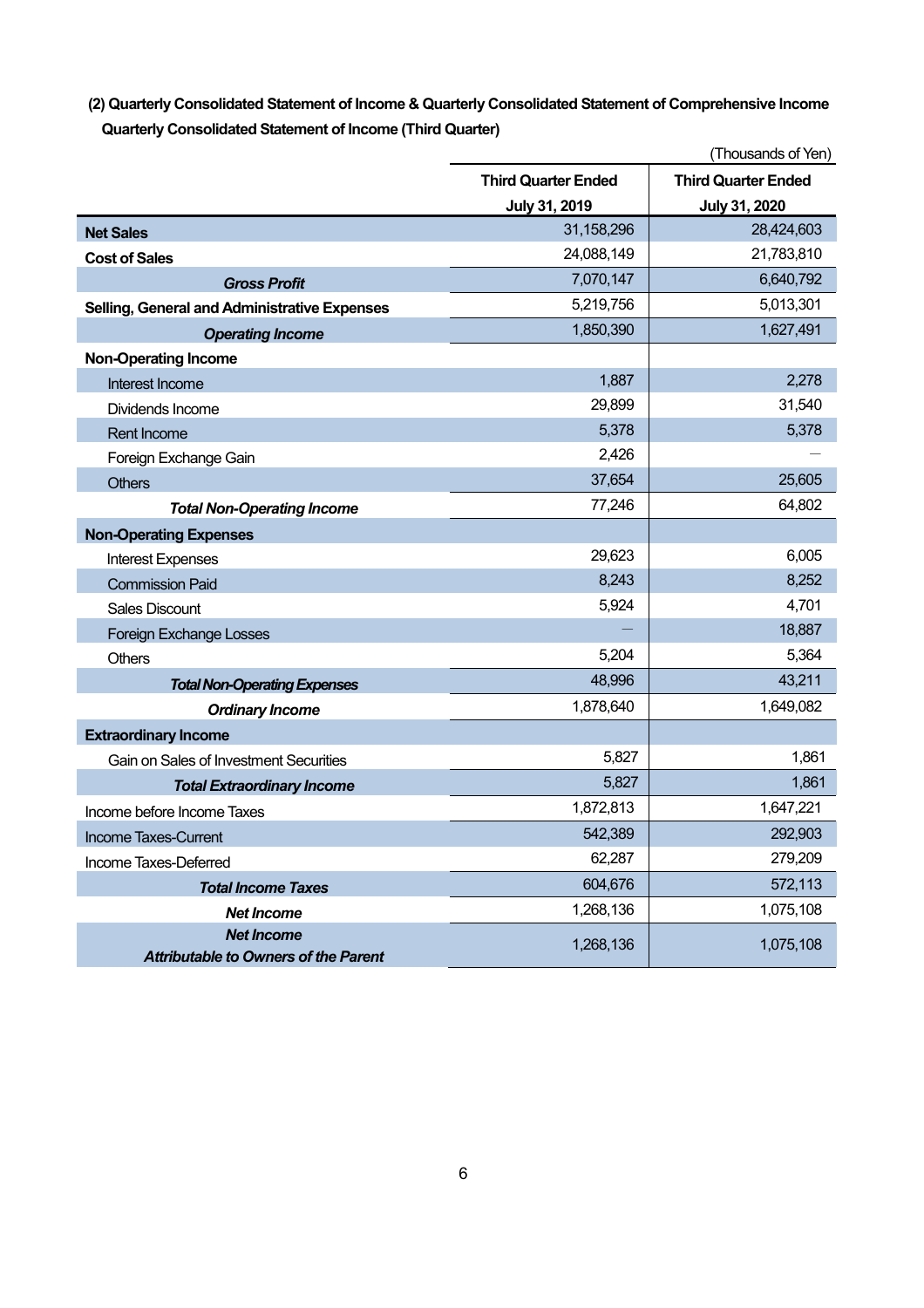## **Quarterly Consolidated Statement of Comprehensive Income (Third Quarter)**

|                                                              | (Thousands of Yen)                          |                                             |  |
|--------------------------------------------------------------|---------------------------------------------|---------------------------------------------|--|
|                                                              | <b>Third Quarter Ended</b><br>July 31, 2019 | <b>Third Quarter Ended</b><br>July 31, 2020 |  |
| Net Income                                                   | 1,268,136                                   | 1,075,108                                   |  |
| Other Comprehensive Income                                   |                                             |                                             |  |
| Valuation Difference on Available-for-sale Securities        | $-100,024$                                  | $-204,354$                                  |  |
| Deferred Gains or Losses (-) on Hedges                       | 634                                         | $-1,360$                                    |  |
| <b>Foreign Currency Translation Adjustment</b>               | $-63,494$                                   | 6,001                                       |  |
| Adjustment on Net Defined Benefit                            | $-15,755$                                   | $-13,752$                                   |  |
| <b>Total Other Comprehensive Income</b>                      | $-178,639$                                  | $-213,465$                                  |  |
| <b>Comprehensive Income</b>                                  | 1,089,496                                   | 861,642                                     |  |
| (Breakdown)                                                  |                                             |                                             |  |
| Comprehensive Income Attributable<br>to Owners of the Parent | 1.089.496                                   | 861,642                                     |  |